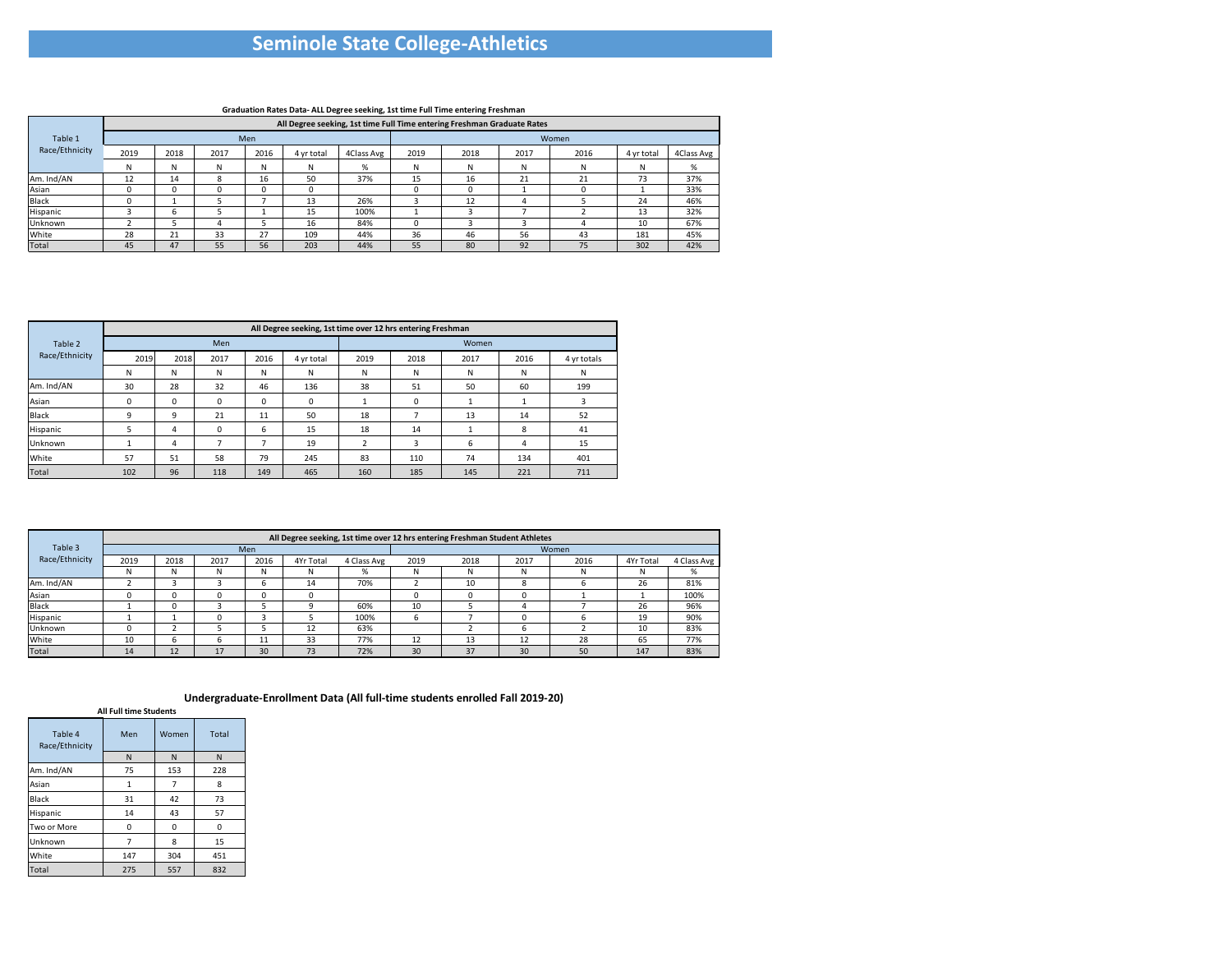## **\*Only student athletes receiving athletics aid are included in this report Students-Athletes by Sports Category 2019-20**

| Table 5        |            |          |              |
|----------------|------------|----------|--------------|
|                | Men        |          |              |
| Race/Ethnicity | Basketball | Baseball | Other        |
| Am. Ind/AN     |            | 8        |              |
| Asian          |            | 0        |              |
| <b>Black</b>   | 11         | 0        | 0            |
| Hispanic       |            |          |              |
| Two or More    |            |          |              |
| Unknown        |            | o        | <sup>0</sup> |
| White          |            | 13       | 4            |
| Total          | 13         | 22       |              |

| Table 6                  |       |       |
|--------------------------|-------|-------|
|                          | Women |       |
| Race/Ethnicit Basketball |       | other |
| Am. Ind/AN               |       | 6     |
| Asian                    |       |       |
| <b>Black</b>             | 11    |       |
| Hispanic                 |       | 10    |
| Two or More              |       | 1     |
| Unknown                  |       | 1     |
| White                    | 3     | 29    |
| Total                    | 14    | 54    |

|      |      |      | Baseball              |           |              |
|------|------|------|-----------------------|-----------|--------------|
|      |      |      | <b>Freshman Rates</b> |           |              |
| 2019 | 2018 | 2017 | 2016                  | 4Yr Total | 4 class ave. |
|      |      |      | 0                     |           | 15%          |
|      | 0    | 0    | <sup>0</sup>          |           |              |
|      | O    | 0    |                       |           | 100%         |
|      |      |      | O                     |           | 80%          |
|      | 0    |      |                       |           | 43%          |
|      | O    |      |                       |           | 32%          |
|      |      |      |                       | 20        | 36%          |

| Table 12                   |                |                |                | Baseball                                  |                |              |
|----------------------------|----------------|----------------|----------------|-------------------------------------------|----------------|--------------|
| Race/Ethnicity             |                |                |                | Freshman Rates                            |                |              |
|                            | 2019           | 2018           | 2017           | 2016                                      | 4Yr Total      | 4 class ave. |
| Am. Ind/AN                 | 0              |                |                | 0                                         | $\overline{2}$ | 15%          |
| Asian                      | 0              | 0              | $\Omega$       | 0                                         | 0              |              |
| <b>Black</b>               | 0              | 0              | $\Omega$       | $\mathbf{r}$                              | 2              | 100%         |
| Hispanic                   | $\overline{2}$ |                |                | $\Omega$                                  |                | 80%          |
| Unknown                    | 0              | 0              |                |                                           | 3              | 43%          |
| White                      | 4              | 0              | $\overline{2}$ |                                           | 9              | 32%          |
| Total                      | 6              | $\overline{2}$ | 5              |                                           | 20             | 36%          |
| Table 13<br>Race/Ethnicity |                |                |                | Men's Basketball<br><b>Total Freshman</b> |                |              |
|                            | 2019           | 2018           | 2017           | 2016                                      | 4Yr Total      | 4 class Ave. |
| Am. Ind/AN                 |                |                | 0              | 0                                         | 0              |              |
|                            |                |                | 0              | 0                                         | 0              |              |
| Asian<br>Black             |                |                | $\overline{2}$ |                                           | 5              | 42%          |
|                            |                |                | 0              | $\Omega$                                  | 0              |              |
| Hispanic<br>Unknown        |                |                |                | C.                                        | 4              | 133%         |
|                            |                |                | 0              | 0                                         | 0              |              |
| White                      |                |                |                |                                           |                |              |

|                           | Men's Basketball |              | Table 8        |      |      | Men's Basketball |      |           |
|---------------------------|------------------|--------------|----------------|------|------|------------------|------|-----------|
| Total Freshman            |                  |              | Race/Ethnicity |      |      | Total Freshman   |      |           |
| 2016<br>4Yr Total<br>2017 |                  | 4 class Ave. |                | 2019 | 2018 | 2017             | 2016 | 4Yr Total |
| 0<br>0<br>0               |                  |              | Am. Ind/AN     | 0    |      | 0                | 0    |           |
| 0<br>O                    |                  |              | Asian          |      |      | O                |      |           |
|                           |                  | 42%          | <b>Black</b>   |      |      |                  |      | 12        |
| 0<br>O                    |                  |              | Hispanic       |      |      | Ω                | O    |           |
|                           |                  | 133%         | Unknown        | v    |      |                  |      |           |
| 0<br>0                    |                  |              | White          |      |      |                  |      |           |
| 4                         |                  | 56%          | <b>Total</b>   |      |      |                  |      | 16        |

|      |      |      | Men's Other    |           |              | Table 9        |      |      | Men's Other           |      |           |
|------|------|------|----------------|-----------|--------------|----------------|------|------|-----------------------|------|-----------|
|      |      |      | Freshman Rates |           |              | Race/Ethnicity |      |      | <b>Total Freshman</b> |      |           |
| 2019 | 2018 | 2017 | 2016           | 4Yr total | 4 class Ave. |                | 2019 | 2018 | 2017                  | 2016 | 4Yr total |
|      |      |      | 0              |           | 57%          | Am. Ind/AN     |      |      | 4                     |      |           |
|      | O    |      | 0              |           |              | Asian          |      |      |                       |      |           |
|      | O    |      | 0              |           |              | <b>Black</b>   |      |      |                       |      |           |
|      | 0    |      | 0              |           |              | Hispanic       |      |      |                       |      |           |
|      |      |      | 0              |           | 67%          | Unknown        |      |      |                       |      |           |
|      |      |      |                |           | 57%          | White          |      |      |                       |      |           |
|      |      |      |                | 19        | 61%          | Total          |      |      | 16                    |      |           |

| Table 14       |      |      |      | Men's Other    |           |              |
|----------------|------|------|------|----------------|-----------|--------------|
| Race/Ethincity |      |      |      | Freshman Rates |           |              |
|                | 2019 | 2018 | 2017 | 2016           | 4Yr total | 4 class Ave. |
| Am. Ind/AN     |      |      |      |                |           | 57%          |
| Asian          |      |      |      |                |           |              |
| <b>Black</b>   |      |      |      |                |           |              |
| Hispanic       |      |      |      |                |           |              |
| Unknown        |      |      |      |                |           | 67%          |
| White          |      |      |      |                |           | 57%          |
| Total          |      |      |      |                | 19        | 61%          |

## Graduate Athlete Students by Sport, Gender, and Ethnicity